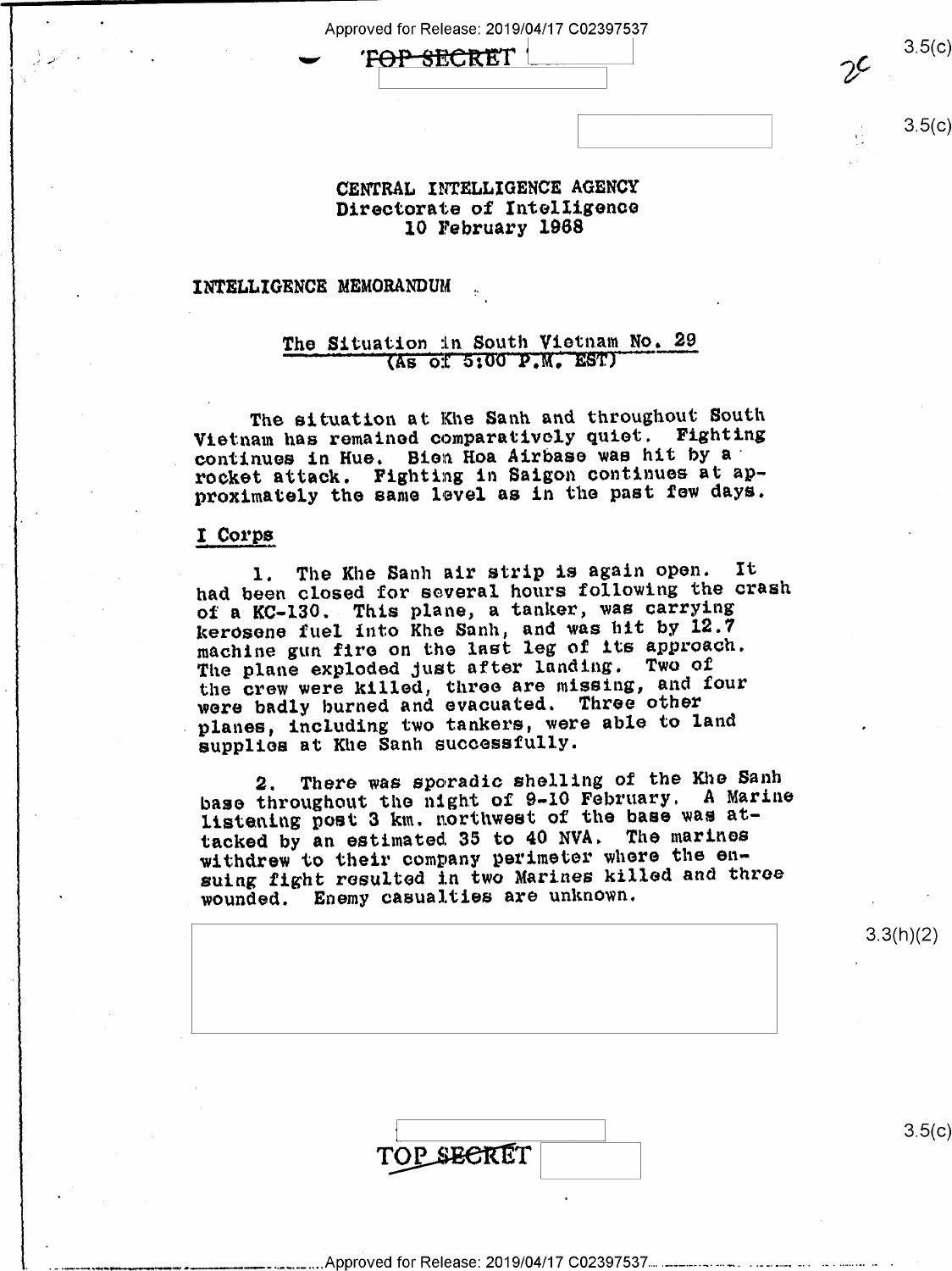' " Approved for Release: 2019/04/17 C02397537

TOP-SECRET

4. Sharp fighting continues in Hue. South \ Vietnamese iorces were reinforced by three battalions <sup>W</sup>of Vietnamese marines. MACV estimates that some three-fifths of the city is held by allied forces, but that there are some 2,000 Communist troops still in Hue. Press reports claim the Communists still hold about one-third of the two square mile Citadel north of the Perfume River; as well as much of the north bank of the river.

5. There are continuing indications uing indications<br>that at least one battalion<br>is making attack preparaof the 803rd NVA regiment is making attack preparations in coastal Quang Tri Province. The activity currently seems to be centered north of the Cua Viet river and involves the transport of supplies and the organization of the local populace into supporting armed units and transport elements.

 $\begin{bmatrix} 6 \\ 1 \end{bmatrix}$  Fine target of the activity is not exactly specified, but it appears to involve allied military facilities and units in the Dong Ha - Gio Linh area and could involve an attack on those urban centers » themselves.

# II Corps

. 7. The situation in II Corps remained relatively quiet. In Darlac, elements oi the NVA 33rd Regiment had been located about 20 kilometers southeast of Ban Me Thuot as of 8 February, indicating their interest in that city.

3.3(h)(2)

 $3.5(c)$ 

3.3(h)(2)

## III Corns '

8. Bien Hoa received approximately 20 rounds 3. of 122-mm. rocket fire lato on the night of 10 February. First reports indicate one American.was killed and 39 wounded. Six aircraft were destroyed and <sup>7</sup>damaged, including both fixed wing and helicopters.

beginning of the Tet offensive. There were small 9. Saigon passed its quietest night since the incidents in the 5th and 6th precincts, the largest

V .-2..

 $3.5(c)$ 

Approved for Release: 2019/04/17 C02397537..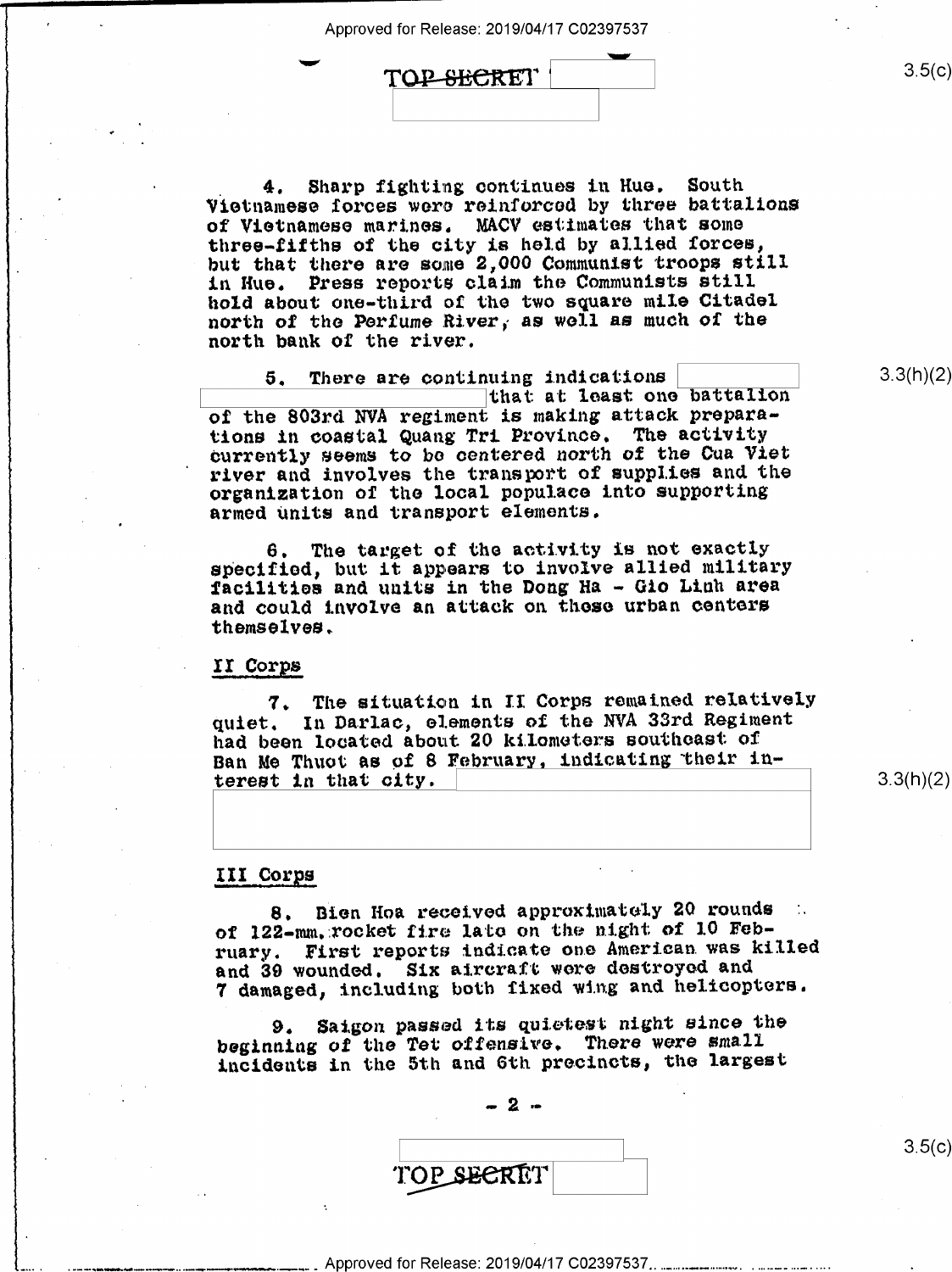Approved for Release: 2019/04/17 C02397537

TOP SECRET

being an engagement hetween friendly forces and an estimated 40 VC at the southern edge of the Phu Tho Race Track. A number of reports have been received of activity by VC units of various sizes, ranging up to battalion, in the Go Vap district of Gia Dinh province on the northern perimeter of Saigon.

10. A state of alertness in Saigon is being maintained in view oi numerous unconfirmed reports that the VC may launch another attack. Reports on the timing of a new attack vary from the 10th to the 15th of February.

ll. An ammunition bunker at Tan Son Nhut airbase was the scene of some rather spectacular fireworks on 10 February. Two rounds of Communist B-40 ammunition fired into the base started a brush fire which spread to the bunker. The bunker contained 2,000 rounds of 105 ammunition all of which apparently exploded; no casualtes were reported.

#### IV Corps

-

12. An indication of the lingering impact of the Communist Tet offensive in some of the delta provincial capitals is contained in the description of the situation in My Tho, capital of Dinh Tuong Province, by an Embassy Provincial officer. He describes the city as unrecognizable, devastated by two days of fighting. An estimated 30 percent of this city of 50,000 was completely destroyed with almost 5,000 homes burned and some 25,000 - 30,000 persons home-<br>less. Many people are still in a state of fear, Many people are still in a state of fear, dreading another attack, and kept on edge by almost daily VC mortaring and retaliatory shelling and air strikes by US/GVN forces. Despite heavy losses, an estimated three or four enemy battalions remain on the outskirts of the city, reportedly preparing for a new attack over the weekend.

13. ARVN performance during the crisis loft bitter feelings in some quarters in My Tho. The ARVN 7th division was criticized for inadequate protection of the routes into the city, failure to close in battle with the Communists, and over-reliance on airpower which resulted in much of the city's devastation. 0n the other hand provincial performance in



 $3.5(c)$ 

Approved for Release: 2019/04/17 C02397537<sup>---</sup>